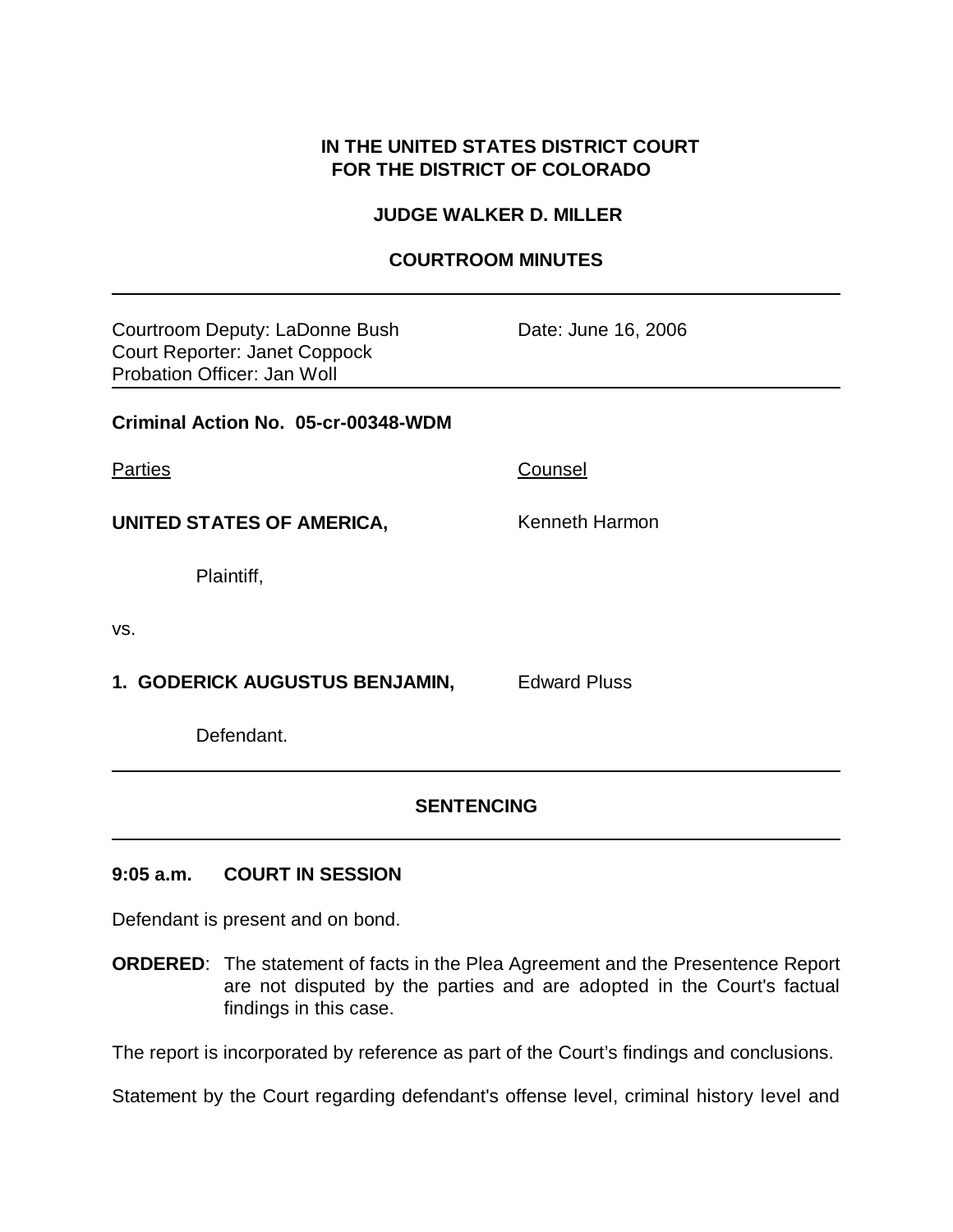sentencing guidelines range.

Statements by Mr. Pluss.

Statement by Defendant.

Statement by Mr. Harmon.

**Defendant plead guilty to Counts 3 and 56 of the Indictment on January 5, 2006.**

## **RECOMMENDATION OF THE PROBATION OFFICER IS AS FOLLOWS:**

|                                     | Guideline<br>Provision | Recommended<br>Sentence |
|-------------------------------------|------------------------|-------------------------|
| <b>Custody</b>                      | 33 to 41 months        | 33 months               |
| <b>Supervised</b><br><b>Release</b> | two to three years     | three years             |
| <b>Probation</b>                    | Not eligible           | Not recommended         |
| <b>Fine</b>                         | \$6,000 to \$60,000    | Not recommended         |
| <b>Special</b><br><b>Assessment</b> | \$200                  | \$200                   |
| <b>Restitution</b>                  |                        | Mandatory \$417,583     |

**ORDERED**: Motion for Downward Departure (Doc. 33) is withdrawn.

**ORDERED:** Defendant shall be imprisoned for 24 months.

Court recommends that the Bureau of Prisons place the defendant at the federal prison camp in Alderson, West Virginia.

**ORDERED:** Upon release from imprisonment, defendant shall be placed on supervised release for a period of three years.

### **ORDERED: Conditions** of Supervised Release that:

- (X) Within 72 hours of release from the custody of the Bureau of Prisons, defendant shall report in person to the nearest probation office.
- (X) Defendant shall not commit another federal, state or local crime.
- (X) Defendant shall not possess a firearm.
- (X) Defendant shall comply with standard conditions adopted by the Court.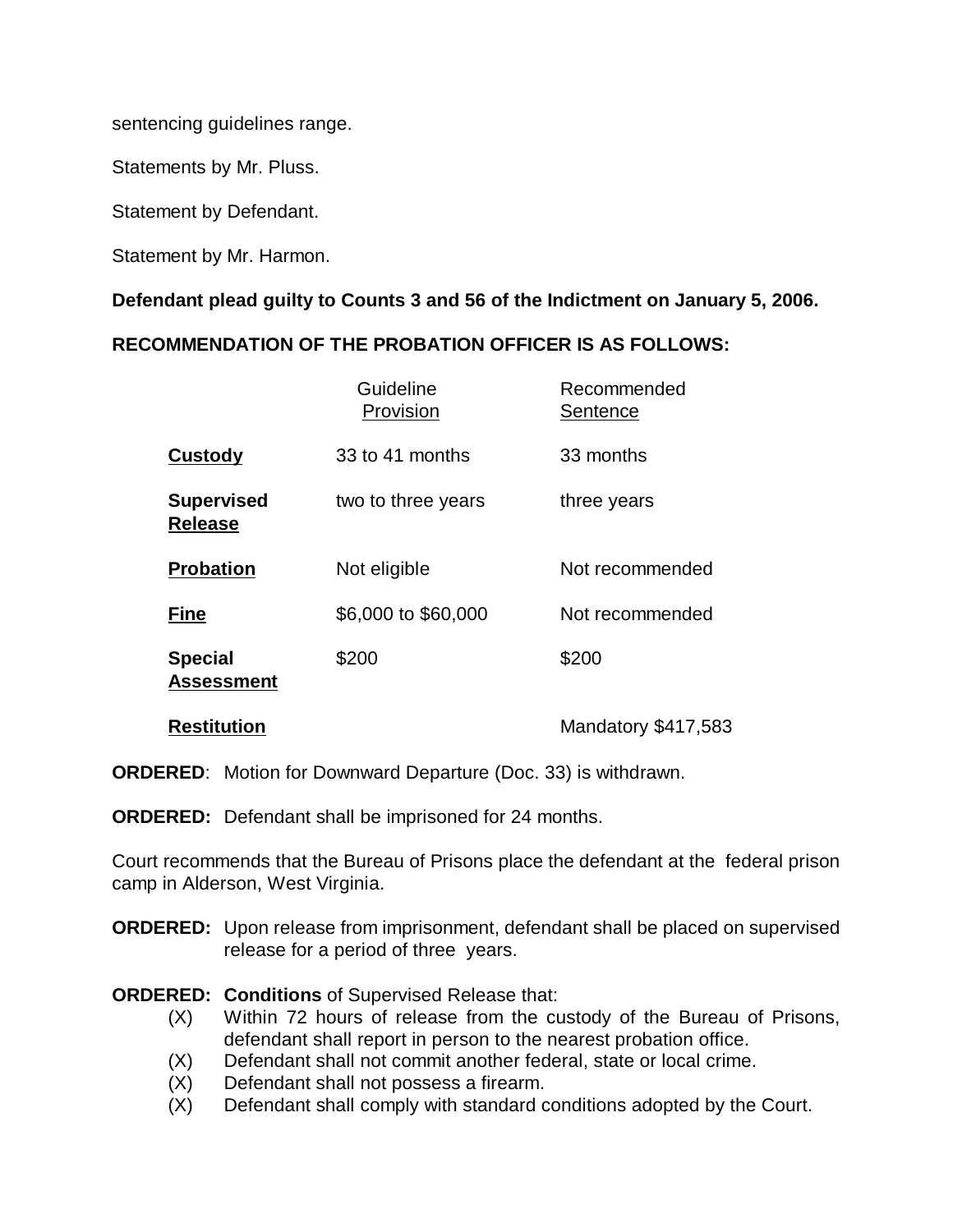- (X) Mandatory drug testing provisions of 18 U.S.C. § 3583(d) are WAIVED because defendant appears to be a low risk of substance abuse.
- (X) Defendant shall cooperate in the collection of a DNA sample.

## **ORDERED: Special Conditions** of Supervised Release that:

- (X) Defendant shall not incur new credit charges or open additional lines of credit without the consent of the probation officer unless he is in compliance with the periodic payment obligations set forth by the Court.
- (X) Defendant shall work with the probation officer in developing a monthly budget to be reviewed by the probation officer on a quarterly basis.
- (X) Defendant shall make payment on the restitution obligation. Within 60 days of release he shall meet with a probation officer and develop a plan for payment of the restitution which shall be reviewed by the Court for reasonableness.
- (X) Defendant shall cooperate with the Internal Revenue Service in the assessment and collection of taxes, and shall file truthful and accurate income tax returns.
- **ORDERED:** Defendant shall make restitution to Wal-Mart in the amount of \$417,583. Restitution shall be paid during supervised release in the amount of at least \$200 a month, to be determined ultimately by the probation officer and reviewed with defendant. Disbursement shall be deferred until at least \$600 is available in the registry to be paid to the victim. Interest on the restitution amount is waived.
- **ORDERED:** Defendant shall pay \$200 Special Assessment, to be paid immediately.
- **ORDERED:** No fine is imposed because defendant has no ability to pay a fine.

Court finds that defendant is not likely to flee.

**ORDERED**: Defendant may self-surrender before noon on August 13, 2006, at the institution designated by the Bureau of Prisons.

Defendant advised of his right to appeal.

**ORDERED:** Defendant's pleas of guilty to Counts 3 and 56 of the Indictment are accepted.

Discussion regarding defendant's passport.

**ORDERED**: Motion to Dismiss Counts (Doc. 34) is granted.

**9:47 a.m. COURT IN RECESS**